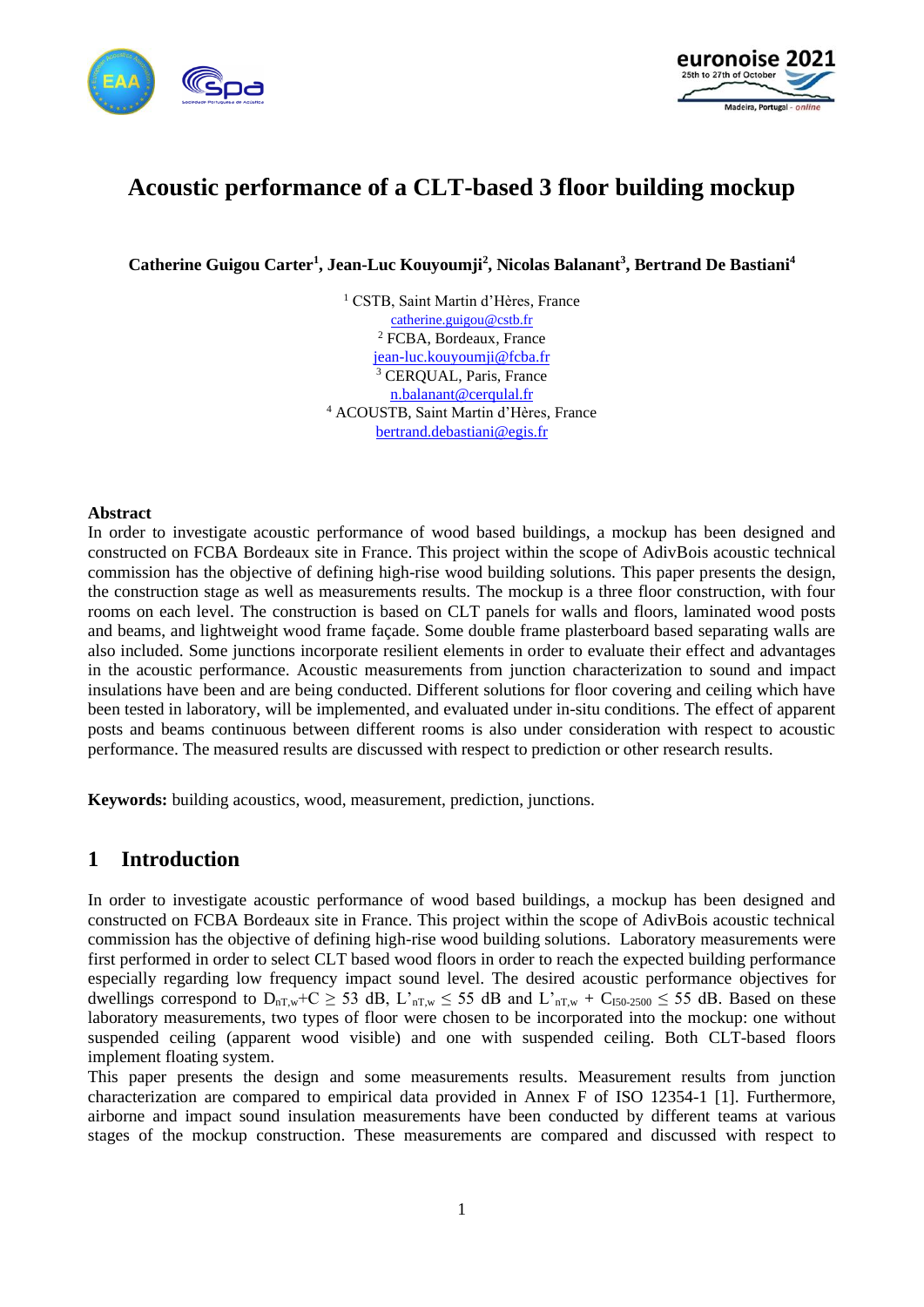

performance prediction. The effect on the acoustic performance of apparent posts and beams continuous between different rooms is also investigated.

The project remains on going and the definition of construction solutions for dwellings fulfilling specific performance requirements, especially regarding impact sound level is underway.

# **2 Description of the mockup**

The mockup is a three-floor construction, with four rooms on each level. The construction is based on CLT panels for walls and floors, laminated wood posts and beams, and lightweight wood frame façade. Some double frame plasterboard based separating walls are also included. Some junctions incorporate resilient elements in order to evaluate their effect and advantages in the acoustic performance.

A general view of the mockup is depicted in Figure 1; temporary stairs on each of the four façades allow to access the different room.

The floor plan for each of the three levels is shown in Figure 2. The ground and middle floors are separated into two small and two large rooms (respectively  $\sim$ 14 m<sup>2</sup> and  $\sim$ 20 m<sup>2</sup>). On the top floor, the two smaller rooms remain but the other space is separated differently into two spaces much longer than wide (same surface area ~20 m<sup>2</sup>). In Figure 2, the walls in blue color represent lightweight plasterboard-based walls. On the lower level (ground floor) the floor is made of concrete directly poured on the ground (micro piles were installed in the ground for the building stability). The posts on which the vertical walls are connected to on the façade side, are visible in Figure 2; their section is 200 mm x 200 mm. The peripheral beams on which the façade is attached have a section of 200 mm x400mm.

The notation for the different rooms is also shown in Figure 2 (bottom right); it is used for the results presentation.

The façade walls are prefabricated wood frame walls, 145 mm in thickness including mineral wool and bracing panel on the outdoor side. A lining composed of 2 layers of 12.5 mm thick plater board mounted on independent metallic frame and a 45 mm layer of mineral wool, is applied to all the inner sides of the façade elements. As seen on Figure 1 an external cladding is also implemented on the façade for weather protection.



Figure 1 – View of the mockup.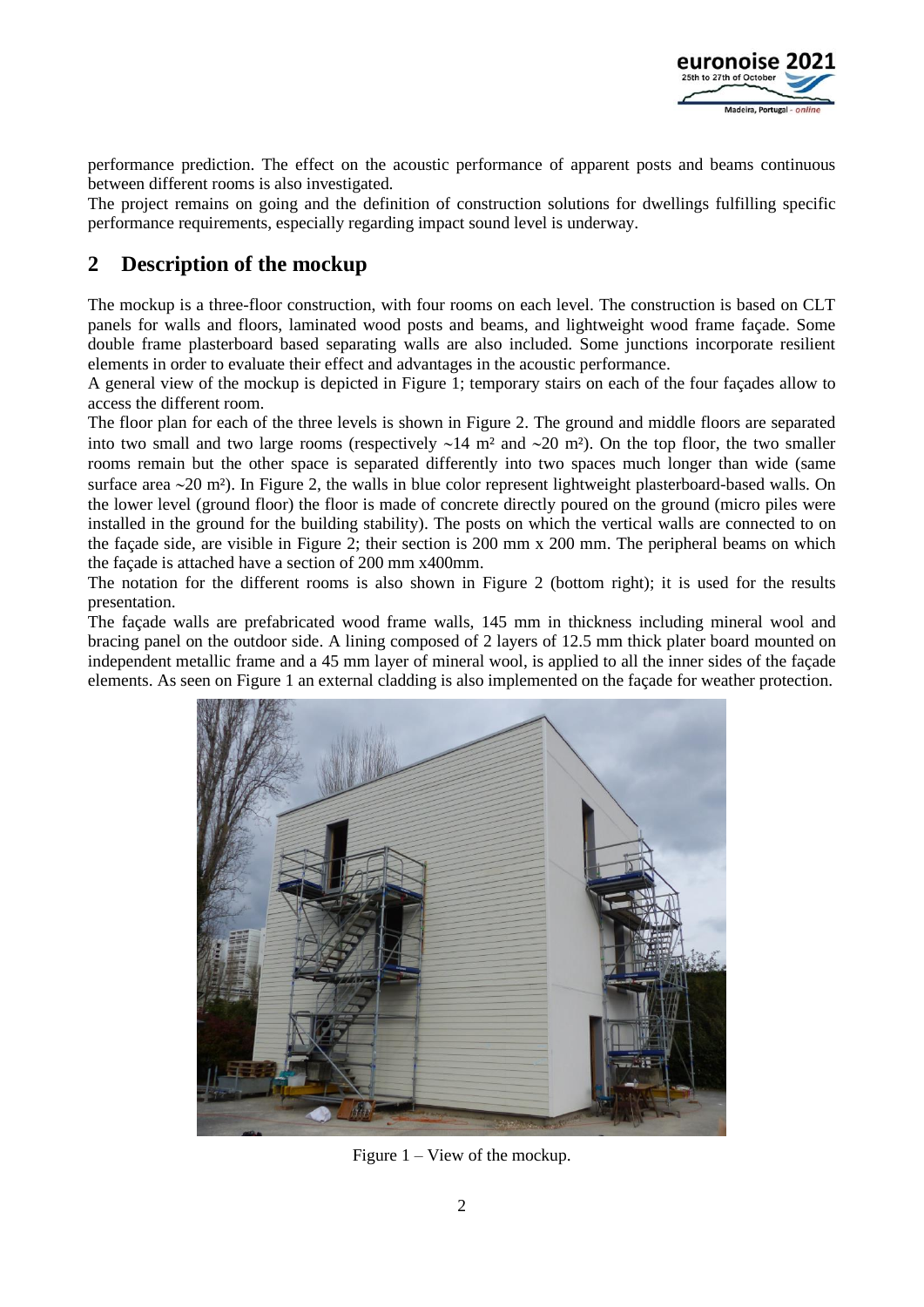



Figure 2 – Floor plans of the mockup.

### **2.1 Walls and floors**

The CLT walls are 140 mm in thickness. They are treated on each side with lining mounted on independent metallic frame made of 2 layers of 12.5 mm thick plater board and 45 mm of mineral wool.

The CLT floors are 140 mm in thickness. Two types of treatment are implemented. The first one consists in a weighting layer 80 mm in thickness made of gravels  $\sim$ 106 kg/m<sup>2</sup>), and a floating screed composed of 15 mm thick mineral wool resilient layer and a 60 mm thick mortar layer. In this case, the underside of the CLT floor is visible. This concerns the floor of the small rooms (S11, S12, S21 and S22). The second one consists in a thin resilient layer (3 mm) and a 50 mm thick floating screed, and a rigidly suspended ceiling composed of 2 layers of 12.5 mm thick plater boards with a 100 mm cavity filled with mineral wool 80 mm in thickness. This concerns the floor of the large rooms (S13, S14, S23 and S24). The effect of a plastic floor finishing (performance on concrete refence floor of  $\Delta L_w = 19$  dB) is also investigated.

The roof is also made of CLT panels, 140 mm in thickness. Thermal insulation (polyurethane type) and weather finishing are placed on the outdoor side. It is equipped with the same rigidly suspended ceiling as described above.

The different treatments on the CLT floor have been tested at CSTB acoustic laboratory so their acoustic performance is available. Due to lack of data, the transmission loss for the CLT wall was taken identical to the CLT floor. The performance of the lining on the CLT wall was deduced from previous measurements performed on a CLT wall with a thickness of 94 mm (identical  $\Delta R$  was assumed, see Acoubois project [2]).

### **2.2 Junctions**

Figure 3 presents the different junctions implemented between the different components. The junction denoted with "b" do not include resilient layer; those with "a" do. In cross-junction LN°04, the CLT floors are connected to the vertical CLT walls using L-shaped metallic brackets spaced every 50 cm. The junctions LN°01 implement a secondary supporting beam (section of size 80 mm x 200 mm) on top of which the floor is attached. Junctions  $LN^{\circ}02$  are similar to  $LN^{\circ}01$  but without the secondary supporting beam; these junctions are not structural junctions since they are parallel to the floor span. Junction LN°05 is not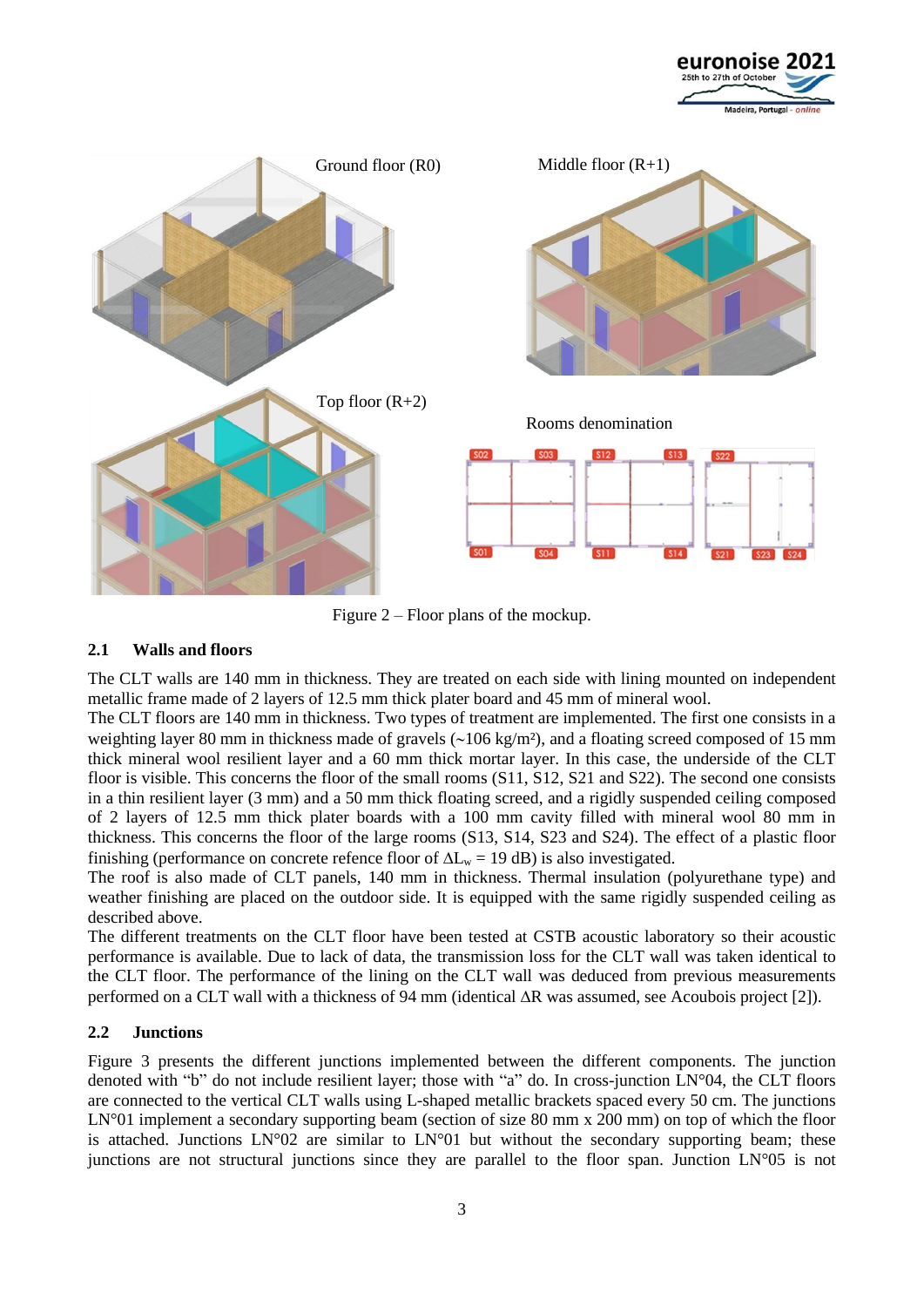

symmetric; the floor is supported on a supporting beam (section of size 80 mm x 200 mm) on one side of the CLT wall and on an angle iron on the other side; furthermore, the junction LN°05b is rather a T-junction due to the presence a lightweight separating floor in the top floor. The resilient is a 12.5 mm thick Sylodyn NB by Getzner; it is compressed to 10 mm. Some compressed mineral wool is also incorporated for fire hazard.



Figure 3 – Different junctions in the mockup structure.

### **3 Junction characterisation**

Junction characterisation was performed following standards ISO 10848 [2]. Tapping machine was used on the CLT floors and walls (CSTB vertical tapping machine is used on walls). The effect of resilient layer is investigated. Measurement results from junction characterization are compared to those proposed to empirical data provided in Annex F of ISO 12354-1 [1] when similar junctions are available.

### **3.1 Junctions of CLT walls**

On each floor, the junction between CLT walls is different: it is cross-junction on the ground floor (R0), a Tjunction on the  $1<sup>st</sup>$  floor (R+1), the fourth wall being a lightweight plasterboard based separating wall, and on the top floor (R+2) a continuous wall with lightweight plasterboard based separating wall as third wall. Figure 4 presents the measured vibration reduction indices as well as those from ISO 12354-1. It can be seen that the junction behaviour is rather similar at the ground floor and the 1<sup>st</sup> floor. However, the empirical data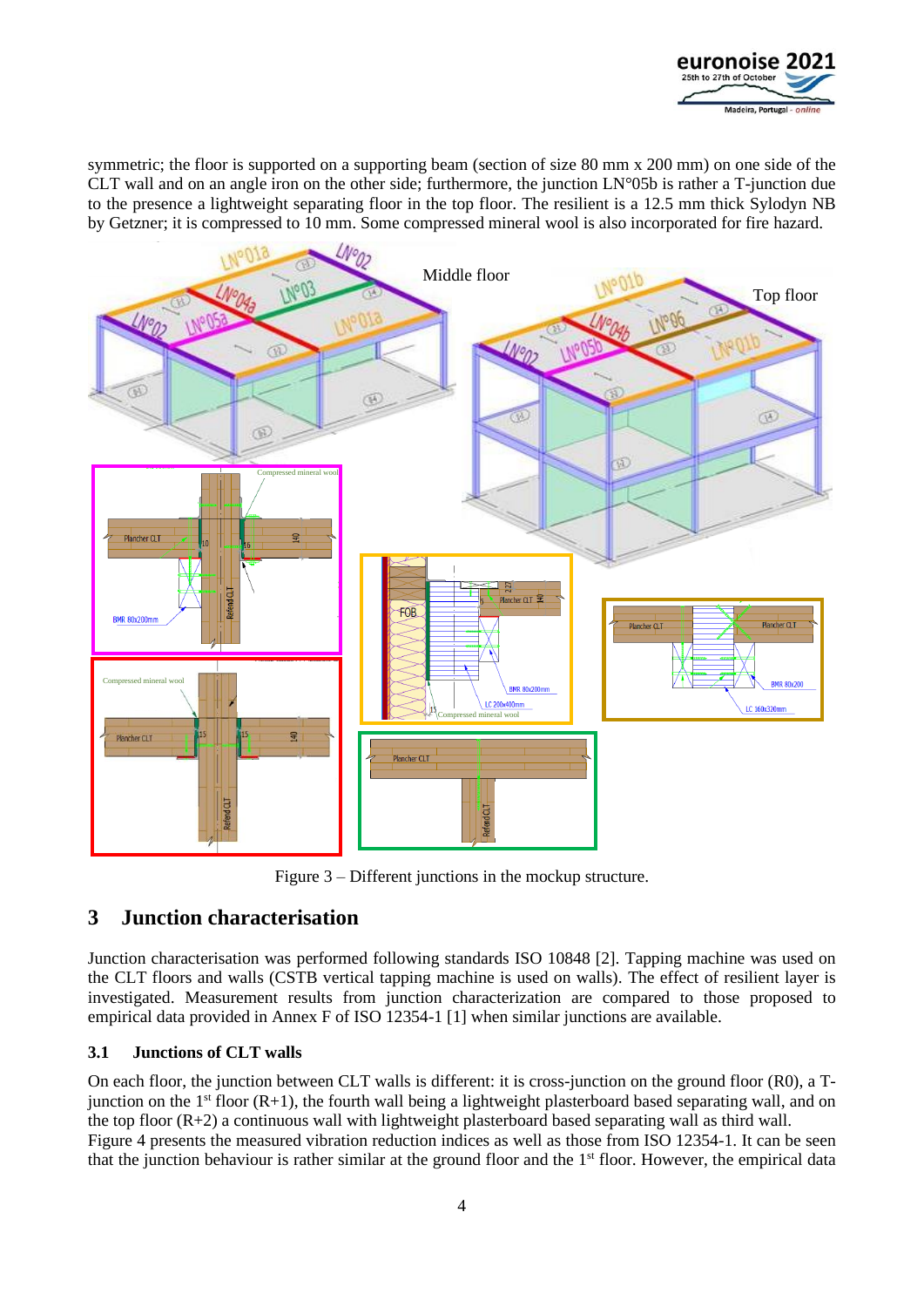

from ISO 12354 deviates from the measured ones. The same type of behaviour is observed for similar T-type rigid junctions between walls and floors.



Figure 4 – Vibration reduction index – Junctions of CLT walls.

### **3.2 Effect of resilient layer on LN°04 junction**

This cross-junction is evaluated without resilient (between  $R+1$  and  $R+2$ ) and with resilient (between R0 and R+1); in the case with resilient the junction characterization was also performed without the screws maintaining the brackets to the floors (see Figure 5). The measured vibration reduction indices are presented in Figure 5. It can be observed that the presence of the screws through the resilient layer has only a slight effect on the paths with floor between the one-third octave bend 800 to 1600 Hz. The absence of the resilient is associated to a decrease of the vibration reduction index in a low frequency range (below 160 Hz) and then at high frequencies (above 1250 Hz). Again, the empirical data from ISO 12354 deviates from the measured ones. Note that this junction is parallel to floor span, this could be a reason for the limited effect of the resilient presence in the brackets.



Figure  $5$  – Vibration reduction index – Junction type LN°04 (brackets with and without resilient).

### **3.3 Effect of resilient layer on LN°05 junction**

This junction is evaluated without resilient (between  $R+1$  and  $R+2$ ) as T-junction and with resilient (between  $R0$  and  $R+1$ ) as cross-junction; in the case with resilient the junction characterization was also performed without the screws and for two different screws spacings (500 and 250 mm, the last one being the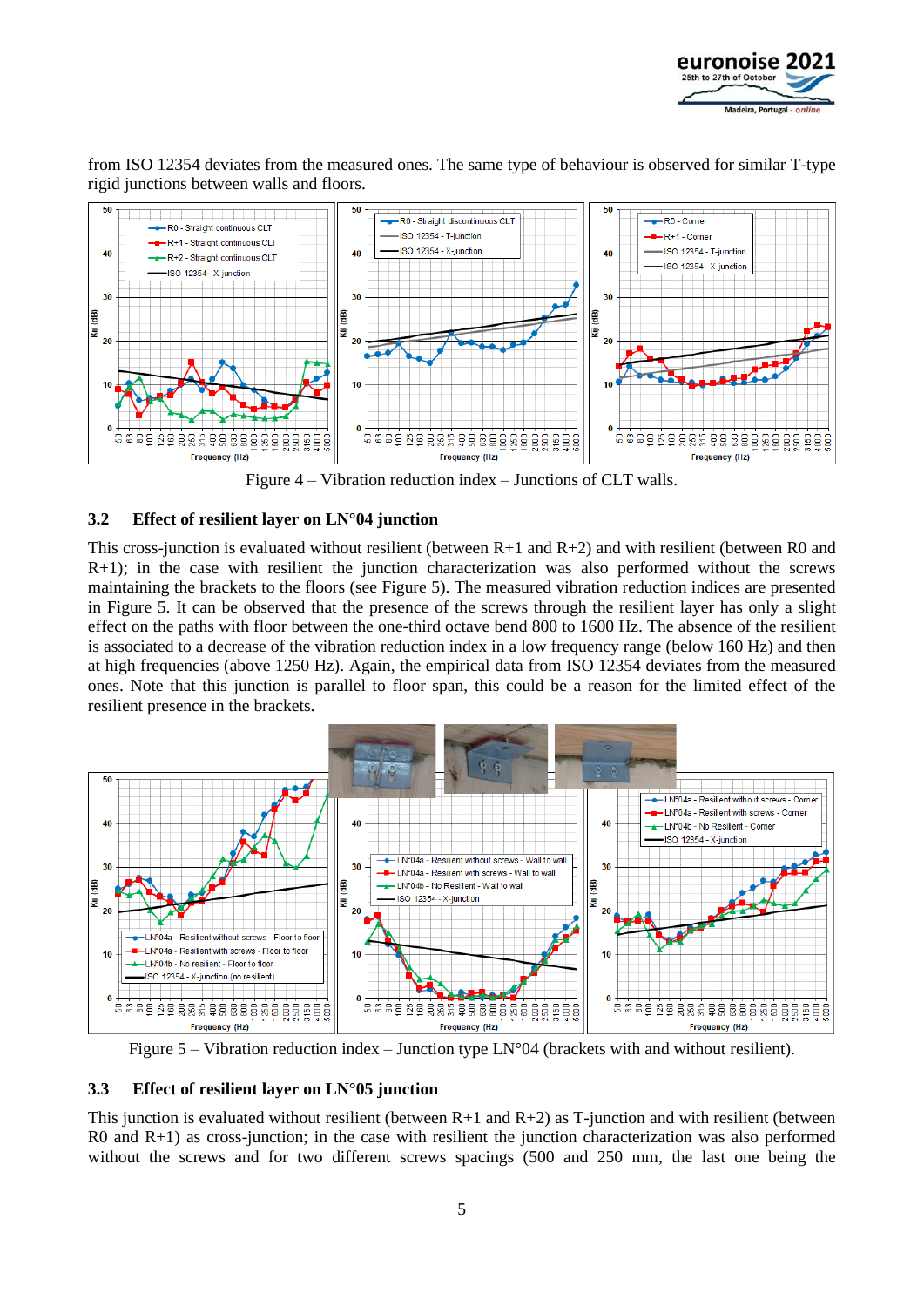

recommended one also used in the absence of resilient). The measured vibration reduction indices are presented in Figure 6. For the floor-floor path, the effect of the screws and their spacing is clearly visible. For around the corner transmission, the paths are differentiated since the junction is not symmetric (see Figure 3). Once the screws are placed, the corner path on the wood beam side is less favourable than the steel angle support. Since junctions LN°05a integrating a resilient and LN°05b without resilient are of different types, it is rather difficult to conclude on the benefit of including a resilient layer.



Figure  $6 -$  Vibration reduction index – Junction type LN°05.

### **4 Acoustic performance**

This section concerns comparison between acoustic performance measurements and predicted acoustic performance. The predicted performance is based on the ISO 12354-1 and -2 standards, using as input data the element acoustic performance measured in CSTB acoustic laboratory as well as the junction characteristics evaluated from measurements on the mockup (see previous section).

Acoustic performance measurements were performed by several teams; each team followed its own measurement protocol. Team A from FCBA, used laboratory equipment and more specifically rotating microphone booms, two loudspeaker positions, and four taping machine locations. Team B, a Bordeaux based acoustic consultant firm, performed the measurements with a handhold sound level meter (figure 8 scanning) and two loudspeaker positions or a single tapping machine location. Team C, a Parisian acoustic consultant firm, completed the measurements with a handhold sound level meter (figure 8 scanning) and a single angle loudspeaker position or three tapping machine locations.

All measurements were performed in one-third octave bands from 50 to 5000 Hz for airborne and impact sound insulation. It should be mentioned that no room in the mockup was below  $25 \text{ m}^3$  and corner measurement as required by ISO 16283 was not required. Team A performed the measurements before and after the treatments on the CLT walls and floors (i.e., linings, ceilings, floating systems) were applied. It should also be mentioned that Team A also performed measurements with the rubber ball as excitation; however, the results are not presented in this paper.

It should be noted that  $C_{50}$  is used to denote the adaptation term  $C_{50-3150}$  for airborne sound insulation, and  $C<sub>IS0</sub>$  the adaptation term  $C<sub>IS0-2500</sub>$  for impact sound insulation.

### **4.1 Phase 1 – Bare CLT elements**

Phase 1 corresponds to the bare CLT structure, only the façade linings are in place in the mockup.

### **4.1.1 Airborne sound insulation**

Table 1 presents the results obtained for the airborne sound insulation in terms of single-number values from measurements and the prediction. The comparison between measurement and associated prediction is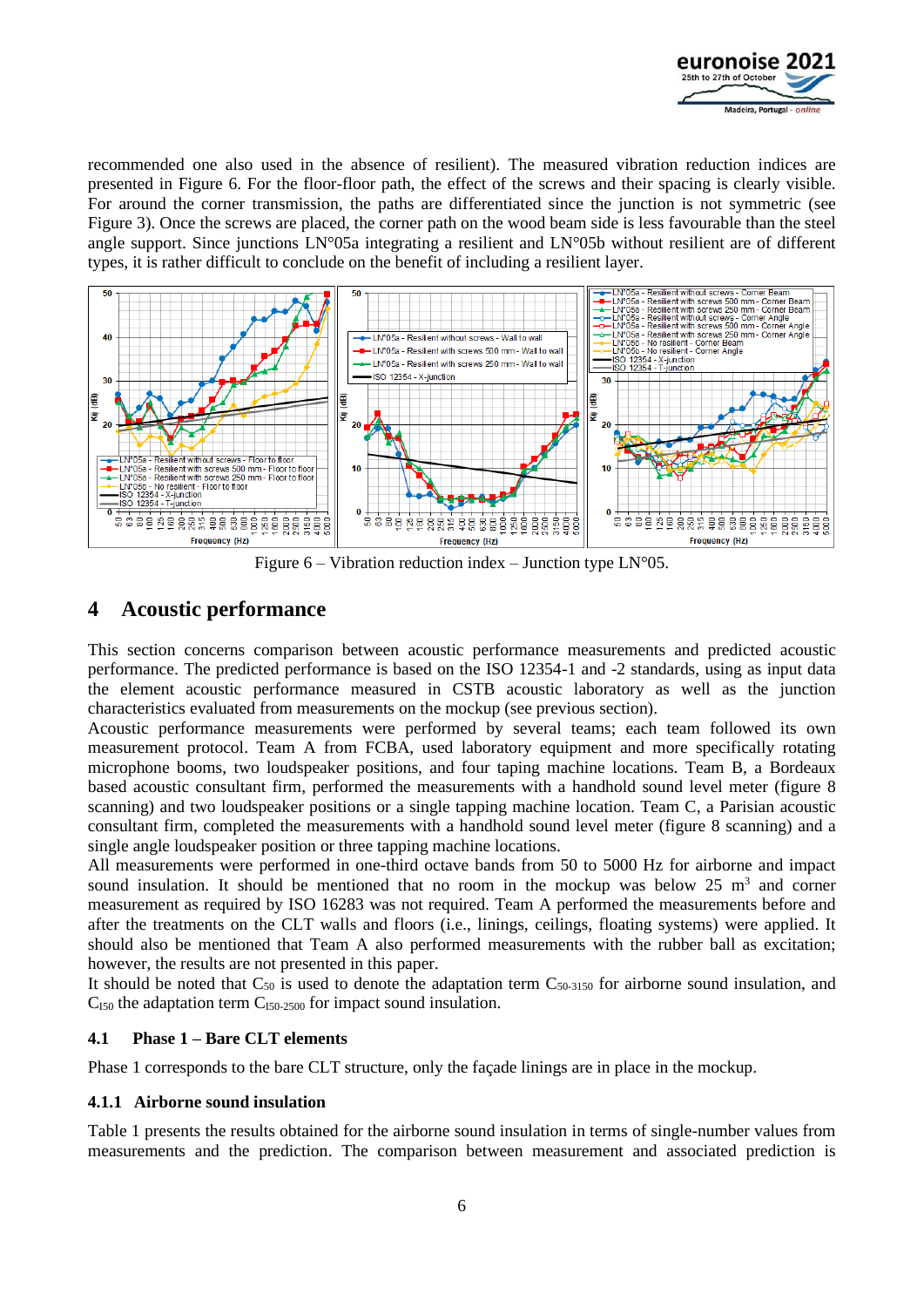

acceptable; the prediction is in general conservative. Furthermore, the single-number values are very close taking or not the low frequency adaptation term into account (C or  $C_{50}$ ). The largest discrepancies occur for horizontal transmission with the plasterboard based separating wall including a wood post (between rooms S13 and S14, and S23 and S24).

| Rooms            |                  |                | Measurement – Team A | Prediction     |                     |  |
|------------------|------------------|----------------|----------------------|----------------|---------------------|--|
| Emission         | Reception        | $D_{nT,w}$ + C | $D_{nT,w} + C_{50}$  | $D_{nT,w} + C$ | $D_{nT,w} + C_{50}$ |  |
| S01              | S <sub>0</sub> 2 | 35 dB          | 35 dB                | 33 dB          | 33 dB               |  |
| <b>S01</b>       | S <sub>11</sub>  | 35 dB          | 35 dB                | 32 dB          | 32 dB               |  |
| S <sub>0</sub> 3 | S <sub>0</sub> 2 | 36 dB          | 35 dB                | 35 dB          | 35 dB               |  |
| S03              | S <sub>04</sub>  | 33 dB          | 33 dB                | 34 dB          | 34 dB               |  |
| S <sub>0</sub> 3 | S <sub>13</sub>  | 34 dB          | 34 dB                | 33 dB          | 33 dB               |  |
| S <sub>11</sub>  | S <sub>12</sub>  | 36 dB          | 36 dB                | 34 dB          | 34 dB               |  |
| S <sub>11</sub>  | S <sub>21</sub>  | 35 dB          | 36 dB                | 33 dB          | 33 dB               |  |
| S <sub>13</sub>  | S <sub>12</sub>  | 35 dB          | 35 dB                | 35 dB          | 35 dB               |  |
| S <sub>13</sub>  | S <sub>14</sub>  | 35 dB          | 35 dB                | 39 dB          | 38 dB               |  |
| S <sub>13</sub>  | S <sub>2</sub> 3 | 39 dB          | 39 dB                | 37 dB          | 37 dB               |  |
| S <sub>21</sub>  | S22              | 37 dB          | 38 dB                | 36 dB          | 36 dB               |  |
| S <sub>21</sub>  | S <sub>2</sub> 3 | 39 dB          | 39 dB                | 39 dB          | 39 dB               |  |
| S <sub>2</sub> 3 | S <sub>21</sub>  | 37 dB          | 37 dB                | 35 dB          | 35 dB               |  |
| S <sub>2</sub> 3 | S <sub>24</sub>  | 42 dB          | 41 dB                | 35 dB          | 35 dB               |  |

Table 1 – Airborne sound insulation performance – Bare structure.

### **4.1.2 Impact sound insulation**

Table 2 presents the results obtained for the impact sound insulation in terms of single-number values from measurements and the prediction. The comparison between measurement and associated prediction is acceptable; the prediction is, as for the airborne sound insulation, in general conservative. The difference between measured and predicted single-number values is larger when low frequency (i.e., adaptation term  $C<sub>150</sub>$ ) is taken into account. For vertical transmission, the direct path by the CLT floor is dominant as expected. For horizontal transmission, the flanking path floor-floor is dominant when the separating wall is the lightweight plaster-based one; on the other hand, the flanking path floor-wall is dominant when the separating wall is the CLT one.

Table 2 – Impact sound insulation performance – Bare structure.

| Rooms            |                  |             | Measurement – Team A  | Prediction  |                        |  |
|------------------|------------------|-------------|-----------------------|-------------|------------------------|--|
| Emission         | Reception        | $L'_{nT,w}$ | $L'_{nT,w} + C_{150}$ | $L'_{nT,w}$ | $L_{nT,w}^* + C_{150}$ |  |
| S <sub>12</sub>  | S <sub>0</sub> 2 | 87 dB       | 81 dB                 | 88 dB       | 83 dB                  |  |
| S <sub>12</sub>  | S11              | 66 dB       | 64 dB                 | 68 dB       | 66 dB                  |  |
| S <sub>13</sub>  | S <sub>14</sub>  | 79 dB       | 73 dB                 | 81 dB       | 75dB                   |  |
| S <sub>14</sub>  | S <sub>04</sub>  | 85 dB       | 79 dB                 | 86 dB       | 81 dB                  |  |
| S <sub>14</sub>  | S <sub>11</sub>  | 60 dB       | 58 dB                 | 62 dB       | 60 dB                  |  |
| S <sub>21</sub>  | S11              | 86 dB       | 80 dB                 | 88 dB       | 83 dB                  |  |
| S <sub>21</sub>  | S <sub>22</sub>  | 64 dB       | 63 dB                 | 62 dB       | 60 dB                  |  |
| S <sub>21</sub>  | S <sub>2</sub> 3 | 61 dB       | 58 dB                 | 63 dB       | 61 dB                  |  |
| S <sub>2</sub> 3 | S <sub>14</sub>  | 83 dB       | 77 dB                 | 83 dB       | 78 dB                  |  |
| S <sub>24</sub>  | S <sub>14</sub>  | 82 dB       | 76 dB                 | 83 dB       | 78 dB                  |  |
| S <sub>2</sub> 3 | S <sub>24</sub>  | 74 dB       | 70 dB                 | 76 dB       | 74 dB                  |  |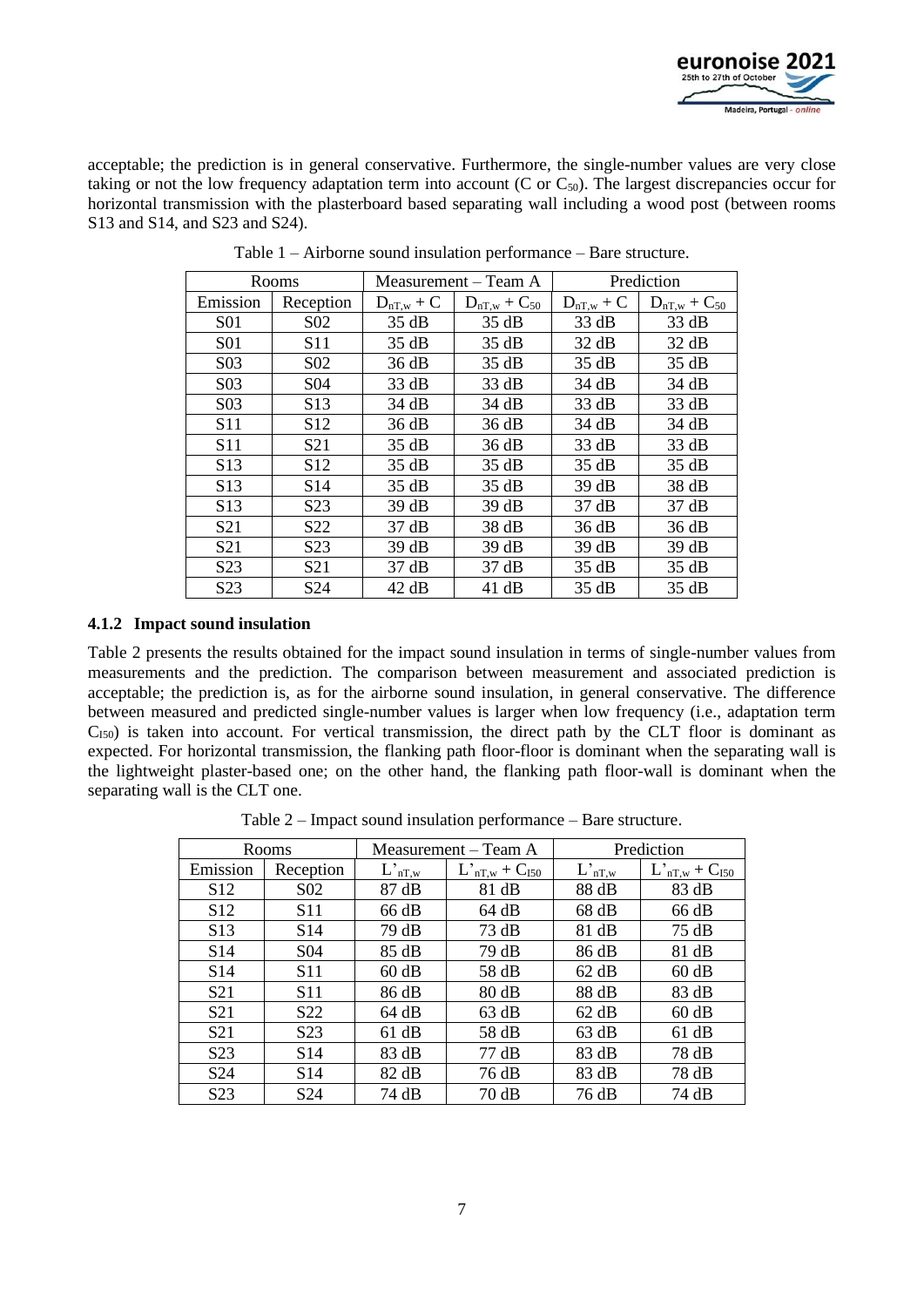

#### **4.2 Phase 2 – Completed structure**

Phase 2 corresponds to the structure with added linings on CLT walls and added treatments on the CLT floors; beams and posts remain visible. The obtained results can then be compared to the selected dwellings acoustic performance objectives:  $D_{nT,w} + C \ge 53$  dB,  $L'_{nT,w} \le 55$  dB and  $L'_{nT,w} + C_{150} \le 55$  dB; results not meeting the objective are shown with pink background color in the tables below. It should be mentioned that all measurements have not been completed yet and thus the sections below only present preliminary results.

#### **4.2.1 Airborne sound insulation**

Table 3 presents the results obtained for the airborne sound insulation in terms of single-number values from measurements and the prediction. The results obtained from the different measurement teams are rather consistent in terms of  $D_{nT,w}$ +C except for the horizontal transmission between rooms S13 and S12; on average the standard deviation is below 2 dB. Integrating the low frequency adaptation terms also leads to very comparable results; the standard deviation is even decreased. The predicted performance overestimates in general the measured one. The prediction results show that all investigated configurations fulfil the objective of 53 dB in terms of  $D_{nT,w} + C$ ; unfortunately this is however not the case with the measurement results. The presence of the visible posts and beams is not taken into account in the prediction. Figure 7 shows some of the airborne sound insulation results; the effect of enclosing visible posts and beams (enclosure composition similar to CLT wall linings) can be observed on the sound transmission from S23 to S24 above 630 Hz (in this case it is especially the post in the middle of the plaster board separating wall).

| Rooms            |                  |               | Team A                |               | Team B                | Team C        |                       | Prediction    |                       |
|------------------|------------------|---------------|-----------------------|---------------|-----------------------|---------------|-----------------------|---------------|-----------------------|
| Emi.             | Rec.             | $D_{nT,w}$ +C | $D_{nT,w}$ + $C_{50}$ | $D_{nT,w}$ +C | $D_{nT,w}$ + $C_{50}$ | $D_{nT,w}$ +C | $D_{nT,w}$ + $C_{50}$ | $D_{nT,w}$ +C | $D_{nT,w}$ + $C_{50}$ |
| <b>S01</b>       | S <sub>02</sub>  | 62            | 52                    | 63            | 55                    | 60            | 53                    | 64            | 57                    |
| S <sub>0</sub> 3 | S <sub>0</sub> 2 |               |                       | 63            | 55                    |               |                       | 65            | 58                    |
| S03              | S <sub>04</sub>  |               |                       | 65            | 53                    | 64            | 49                    | 60            | 56                    |
| S <sub>03</sub>  | S13              |               |                       |               |                       | 54            | 53                    | 57            | 57                    |
| S <sub>04</sub>  | S <sub>14</sub>  |               |                       | 54            | 54                    | 52            | 52                    | 57            | 57                    |
| S13              | S <sub>12</sub>  | 65            | 54                    | 58            | 55                    |               |                       | 63            | 58                    |
| S13              | S14              | 52            | 49                    | 51            | 50                    | 51            | 50                    | 59            | 53                    |
| S13              | S <sub>2</sub> 3 |               |                       | 57            | 57                    |               |                       | 65            | 63                    |
| S13              | S <sub>24</sub>  |               |                       |               |                       | 52            | 50                    | 63            | 62                    |
| S <sub>11</sub>  | S <sub>12</sub>  | 63            | 54                    | 60            | 55                    | 65            | 54                    | 64            | 57                    |
| S <sub>11</sub>  | S <sub>21</sub>  | 55            | 55                    | 52            | 53                    | 53            | 53                    | 56            | 55                    |
| <b>S01</b>       | S <sub>11</sub>  | 56            | 55                    | 54            | 53                    | 54            | 53                    | 53            | 53                    |
| S <sub>2</sub> 3 | S <sub>24</sub>  | 54            | 52                    | 52            | 51                    | 54            | 51                    | 57            | 52                    |
| S <sub>21</sub>  | S22              | 57            | 54                    |               |                       |               |                       | 61            | 55                    |
| S <sub>2</sub> 3 | S22              | 65            | 58                    |               |                       |               |                       | 64            | 57                    |

Table 3 – Airborne sound insulation performance – Completed structure.

### **4.2.2 Impact sound insulation**

Table 4 presents the results obtained for the impact sound insulation in terms of single-number values from measurements and the prediction. The results obtained from the different measurement teams are again rather consistent except for the horizontal transmission between rooms S21 and S22, and S23 and S13 when the low frequency adaptation term is included. The predictions are relatively well in line with the measurements. The horizontal impact sound transmission between rooms S11 and S12, and rooms S21 and S22, is not well predicted compared to measurements; the floors for these rooms integrate a weighting layer (above 100 kg/m²) which most probably has an effect on the CLT floor and junction behaviour that is not evaluated. The prediction results show that all investigated configurations fulfil the objective of 55 dB in terms of  $L_{nT,w}$  and  $L_{nT,w}$  +  $C_{150}$ ; unfortunately this is however not the case with the measurement results when low frequency adaptation term is taken into account. Figure 8 shows some of the impact sound insulation results.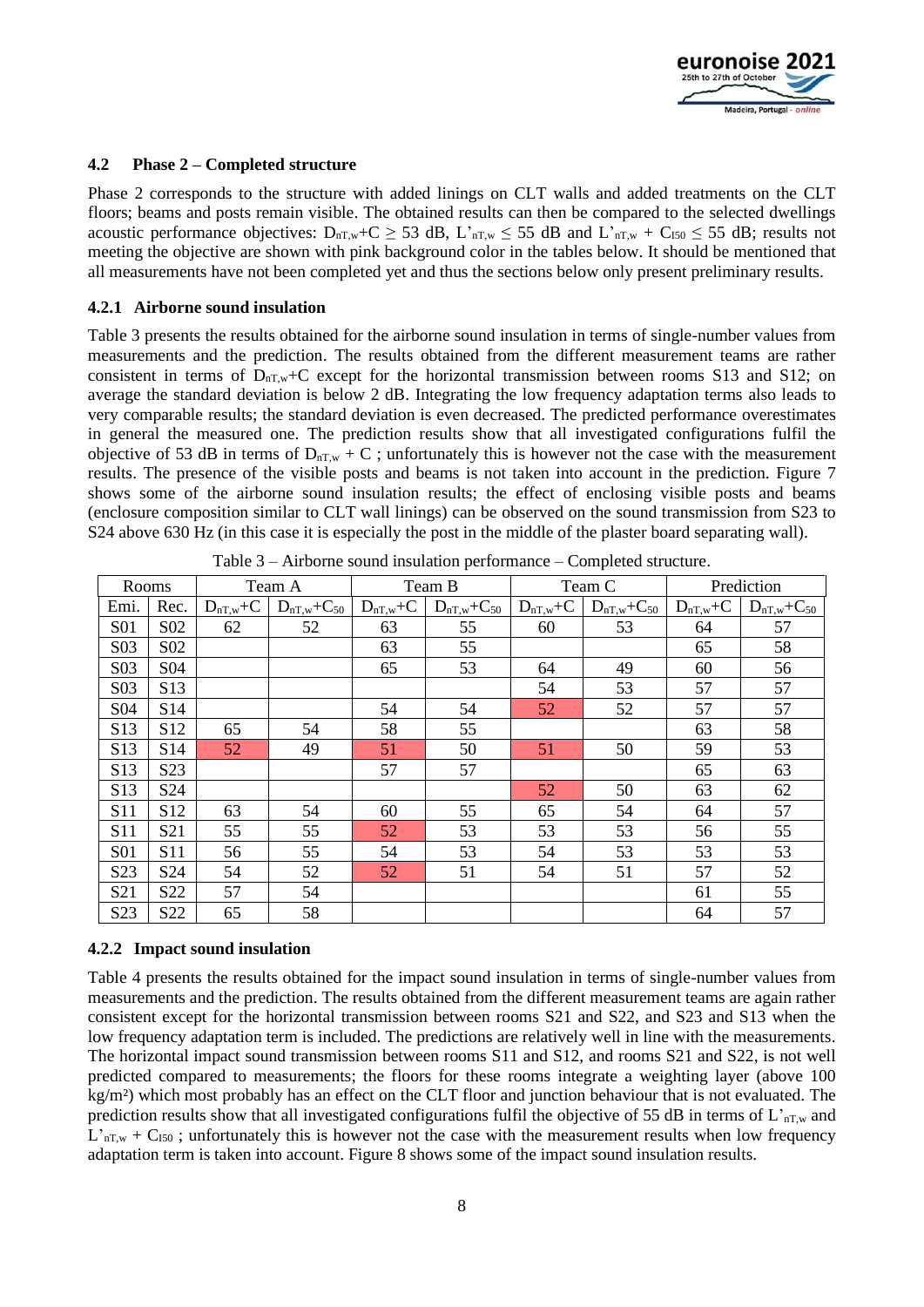

| Rooms<br>Team A  |                  | Team B |                                     | Team C |                                   | Prediction           |                       |                         |                       |
|------------------|------------------|--------|-------------------------------------|--------|-----------------------------------|----------------------|-----------------------|-------------------------|-----------------------|
| Emi.             | Rec.             |        | $L'_{nT,w}$ $L'_{nT,w}$ + $C_{150}$ |        | $L_{nT,w}$ $L_{nT,w}$ + $C_{150}$ | $\mathcal{L}_{nT,w}$ | $L'_{nT,w} + C_{150}$ | $L'_{n\underline{T,w}}$ | $L'_{nT,w} + C_{150}$ |
| S <sub>11</sub>  | <b>S01</b>       |        |                                     | 52     | 54                                | 52                   | 53                    | 53                      | 53                    |
| S <sub>12</sub>  | S <sub>0</sub> 2 | 51     | 55                                  |        |                                   | 51                   | 53                    | 53                      | 53                    |
| S <sub>14</sub>  | S <sub>04</sub>  | 53     | 56                                  |        |                                   |                      |                       | 54                      | 54                    |
| S13              | S <sub>0</sub> 3 | 53     | 56                                  | 54     | 54                                | 54                   | 55                    | 54                      | 54                    |
| S <sub>21</sub>  | <b>S11</b>       | 52     | 55                                  | 53     | 54                                | 52                   | 53                    | 53                      | 53                    |
| S <sub>23</sub>  | S <sub>24</sub>  |        |                                     | 51     | 52                                | 51                   | 51                    | 53                      | 53                    |
| S <sub>2</sub> 3 | S <sub>13</sub>  | 52     | 54                                  | 52     | 48                                |                      |                       | 51                      | 51                    |
| S <sub>23</sub>  | S <sub>14</sub>  |        |                                     | 54     | 54                                |                      |                       | 51                      | 51                    |
| S <sub>24</sub>  | S <sub>13</sub>  |        |                                     |        |                                   | 55                   | 56                    | 51                      | 51                    |
| S <sub>24</sub>  | S14              | 53     | 55                                  |        |                                   |                      |                       | 51                      | 51                    |
| S <sub>11</sub>  | S <sub>12</sub>  |        |                                     | 34     | 36                                | 33                   | 37                    | 20                      | 31                    |
| S <sub>13</sub>  | S <sub>12</sub>  | 34     | 38                                  | 35     | 37                                | 34                   | 36                    | 31                      | 34                    |
| S <sub>13</sub>  | S14              | 50     | 46                                  | 49     | 45                                | 49                   | 46                    | 52                      | 51                    |
| S <sub>21</sub>  | S <sub>22</sub>  | 40     | 38                                  | 40     | 46                                | 38                   | 37                    | 10                      | 31                    |

Table 4 – Impact sound insulation performance – Completed structure.





Figure 7 – Airborne sound insulation spectra.

### **5 Conclusions**

Preliminary measurement results have been presented. They confirm the efficiency of the ISO 12354 prediction method applied to CLT buildings; the prediction results are rather close to the measurement ones when no beams or posts are visible. The measurements show that the acoustic requirements could be